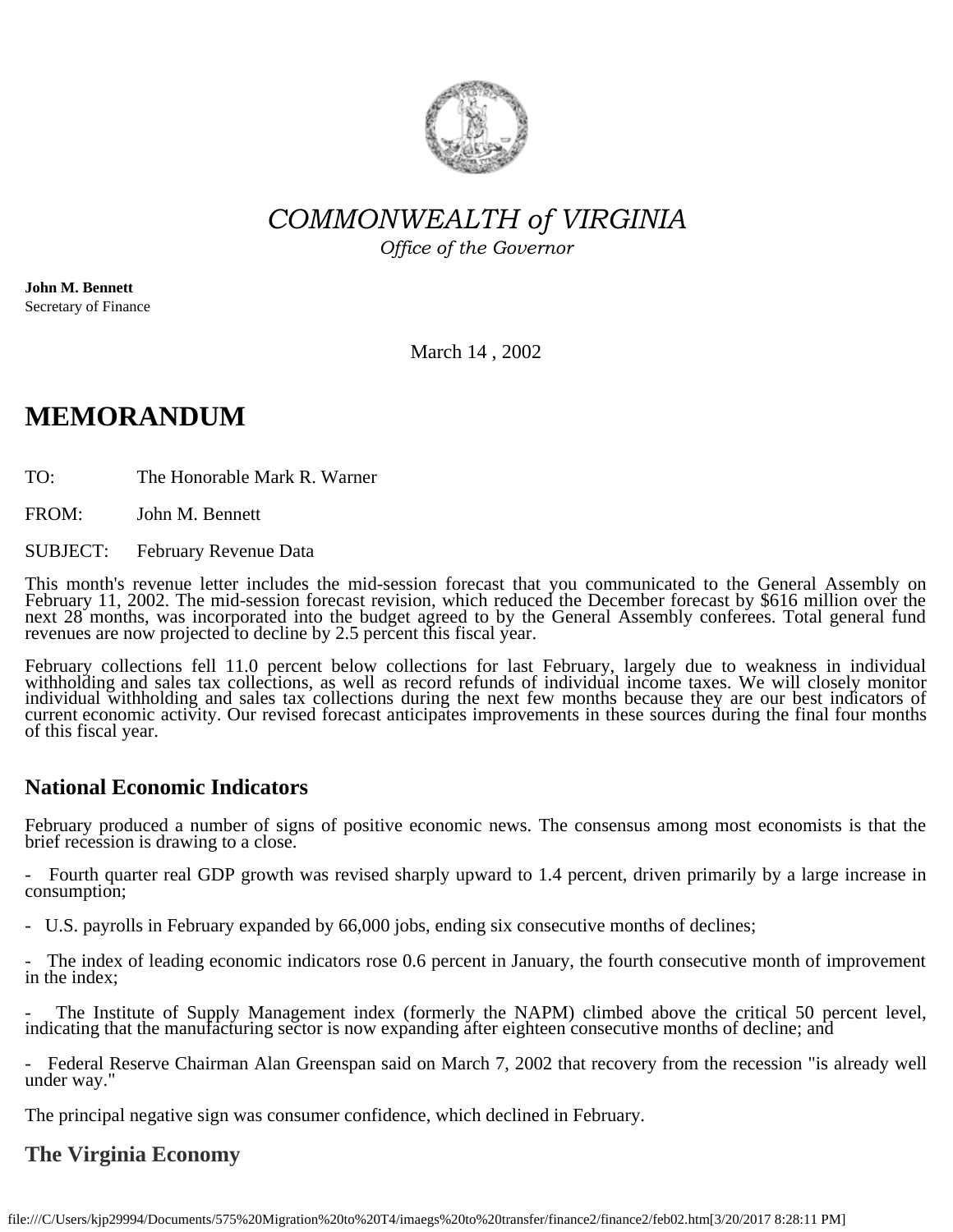The federal Bureau of Labor Statistics has re-estimated Virginia's employment growth for the past 12 months, based on more precise data. The re-benchmarked employment data show that the Commonwealth's labor market actually started<br>to deteriorate in April 2001. Employment growth for calendar year 2001 was an anemic 0.3 percent. In January,

The graph below compares revised Virginia employment estimates with the old data series. It seems clear now that<br>deterioration in employment growth coincided almost exactly with the beginning of the recession. This mirrors collection trend for payroll withholding, which also began deteriorating in Spring of 2001.



#### **February Revenue Collections**

February's weak revenue collections can be attributed to a record amount of individual refunds along with the expected sluggishness in withholding and sales tax collections.

Individual Income Tax Withholding (58% of general fund revenues): Withholding collections in February were essentially flat, falling by 0.2 percent compared to last year. Year-to-date growth of 2.9 percent is slightly behi

*Individual Income Tax Refunds:* Refunds in February totaled \$205.2 million - about \$73.8 million above last February's total. The average refund is up 13 percent, considerably ahead of the expected increase of around 7 percent.

In February, the Department of Taxation has issued over 704,000 refunds, compared to last year's 532,000. Error rates on returns filed through February are currently running about 5 percent, significantly below last year's 13 percent rate for the same period. And, the number of returns filed electronically is up considerably.

*Individual Income Tax Nonwithholding (14% of general fund revenues)*: February is not a significant month for nonwithholding receipts. Through February, nonwithholding receipts are down 10.9 percent, slightly ahead of the

Sales Tax  $(21\%$  of general fund revenues): collections for February fell by 0.4 percent. On a year-to-date basis, collections are down 0.4 percent -- slightly behind the annual estimate of 0.1 percent growth required by

#### **Other Revenue Sources**

February was not a significant month for a number of other revenue sources, such as corporate income tax and insurance